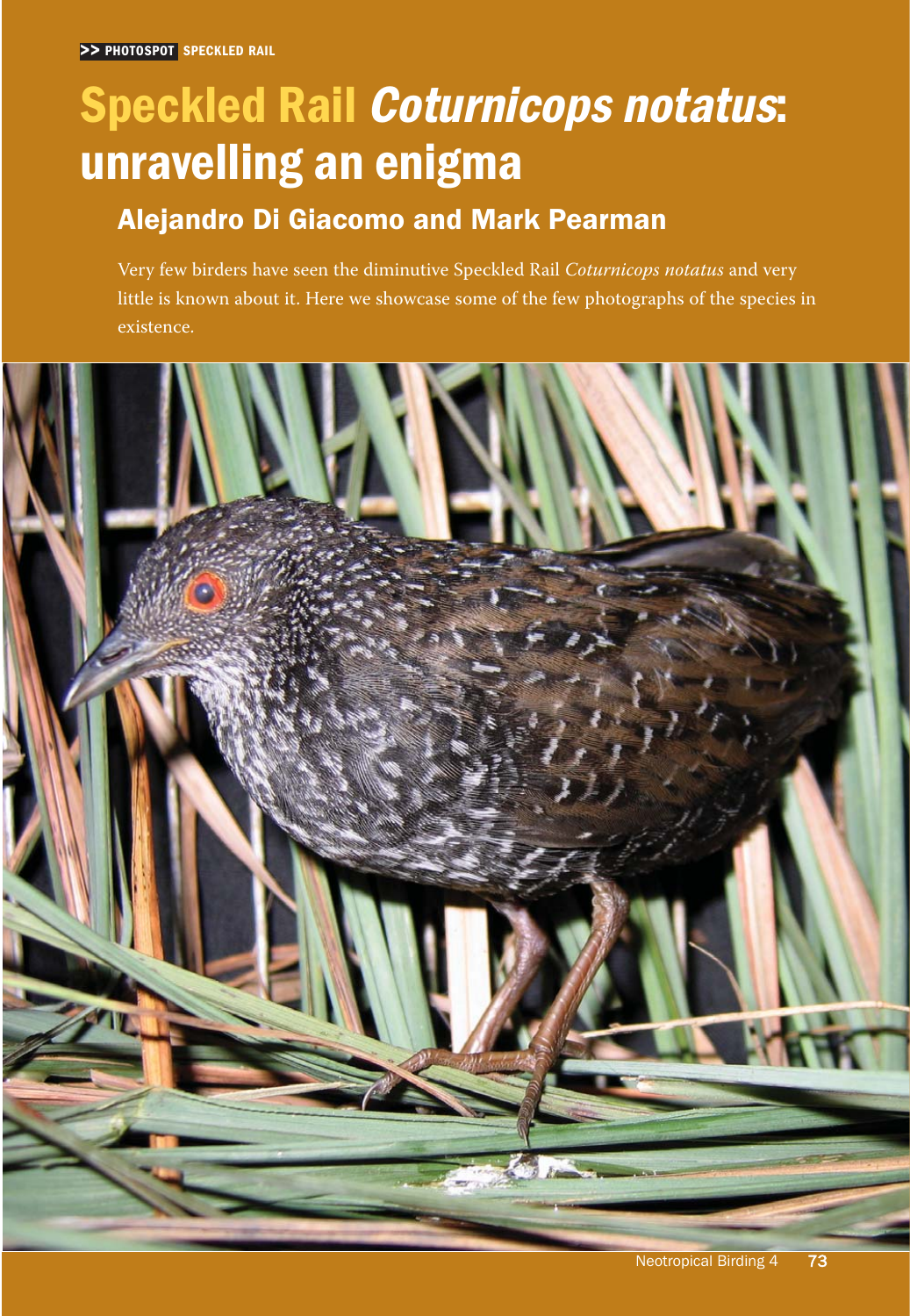#### >> PHOTOSPOT SPECKLED RAIL

**France the holotype was collected aboard** HMS *Beagle* in the río de la Plata, Uruguay, in 1841, the Speckled Rail *Coturnicops notatus* (often called Speckled Crake) has been an ver since the holotype was collected aboard HMS *Beagle* in the río de la Plata, Uruguay, ■ in 1841, the Speckled Rail *Coturnicops* avian enigma. Very few birders have seen this nocturnal rallid, black in plumage and similar in length to a House Sparrow *Passer domesticus*. The Speckled Rail skulks in dense vegetation up to one metre tall, and only 18 specimens are held in the world's museum collections<sup>3,6,7</sup>. Virtually nothing is known about the species's natural history. The rail's nest and eggs remain undescribed and its migratory status is subject to conflicting opinions<sup>2</sup>. No recordings of this rail's vocalisations have been published. Unsurprisingly, the Speckled Rail has been considered "one of the rarest Neotropical birds"4 and "genuinely rare"2. However, BirdLife International now consider it to be Least Concern<sup>1</sup>, although for reasons that are unclear.

Although specimen labels reveal that the Speckled Rail is (or, at least, was) widespread in South America, it has only been recorded on one occasion in each of Bolivia, Guyana, and Colombia. The species has been found twice in Venezuela, three times in Paraguay, on five occasions in Brazil and six times in Uruguay<sup>9</sup>.

In contrast to these scant data, Speckled Rail is now known from 22 localities in Argentina<sup>8</sup>. Multiple sight records in the austral spring and summer from three sites in Buenos Aires province

(Reserva Nacional Otamendi, Reserva Municipal Punta Rasa and Reserva de Biosfera Albufera Mar Chiquita)5,8 strongly suggest that these coastal and deltaic saltmarshes may comprise a core breeding area.

In Formosa province, some 1,200 km north north- west of the putative Argentine breeding grounds, lies the Reserva El Bagual, owned by Alparamis S. A. and managed by Aves Argentinas (BirdLife in Argentina). Located in the humid Chaco, this reserve exhibits some floral similarities (i.e. in terms of dense marsh vegetation) to the trio of sites in Buenos Aires province. During 13 years of fieldwork at El Bagual, Speckled Rail has been recorded regularly in small numbers during winter and early spring<sup>3</sup>, the only 'blank' years being those dominated by large grass fires and/or drought (e.g. 2008).

At El Bagual, Speckled Rail has only been detected by observers on horseback in tall, dense marsh grass<sup>3</sup>: the horses flush the rallid as they traverse the vegetation. In August 2005, surveys targeting this species struck gold, with a *gaucho* horseman capturing an individual by hand.

This gave us an unprecedented opportunity to seek to unravel the enigma that comprises the Speckled Rail. Our close examination of the individual revealed new biometric, soft- part and plumage data that will be published elsewhere. We took blood samples and marked the bird with

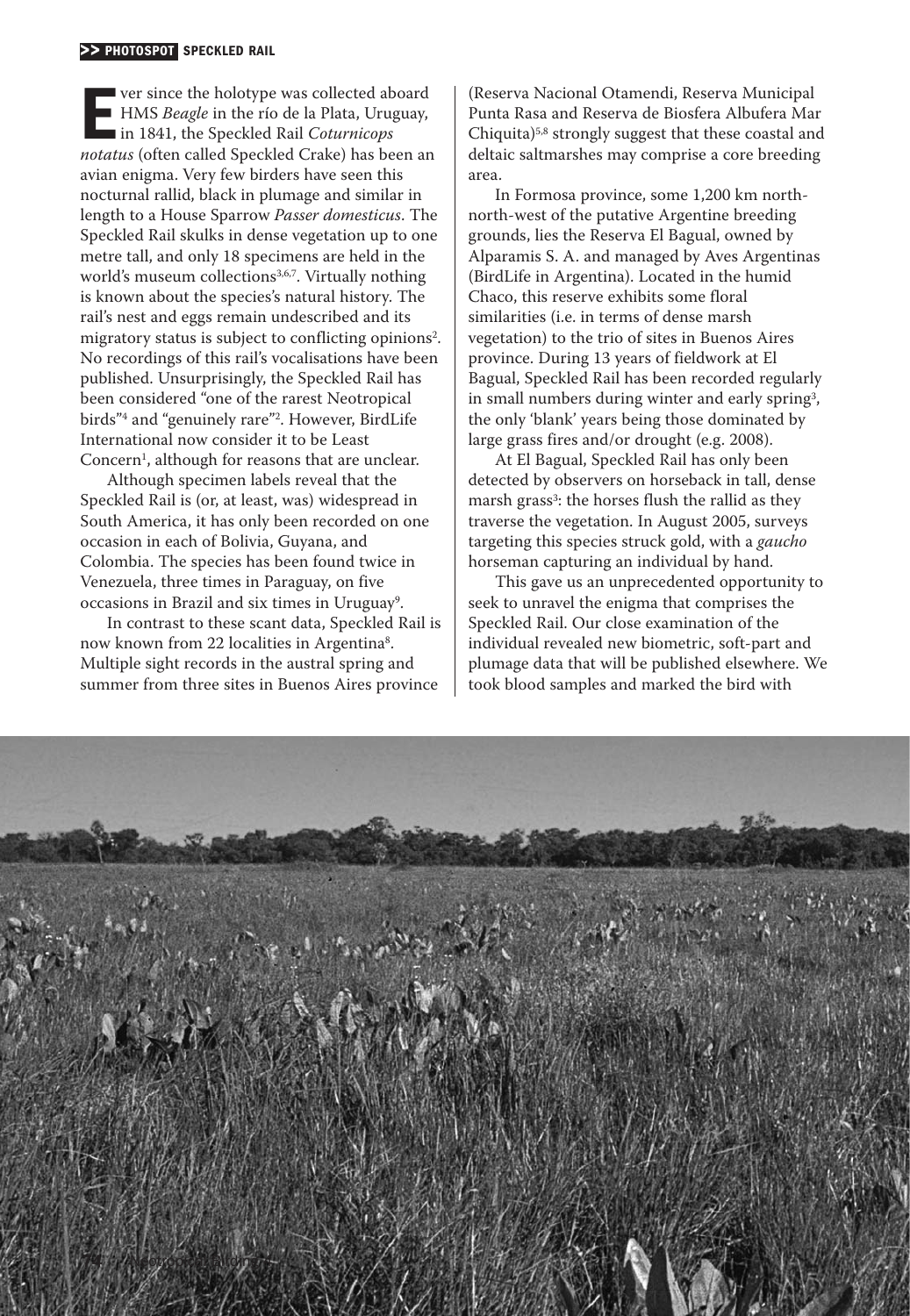colour rings. We quickly constructed a spacious pen in the marsh near the capture site, enabling us to photograph the bird in its natural habitat, to gather data on its nocturnal behaviour and to make the first sound-recordings of the species. The bird was released the following morning.

### ACKNOWLEDGMENTS

We thank Julio Moreira and Carmelo Cerdán (Reserva El Bagual) without whose help we would not have caught the individual that provides the basis for this Photospot. We are grateful to Andrés Bosso and Santiago Krapovickas (Aves Argentinas) and to Alparamis S.A. for their support of work at El Bagual. We also thank Mark Sokol, Ignacio Roesler and David Thorns for assistance during Speckled Rail surveys.

#### REFERENCES

- 1. BirdLife International (2008) Species factsheet: *Coturnicops notatus*. http://www.birdlife.org (accessed 14 August 2008).
- 2. Collar, N. J., Gonzaga, L. P., Krabbe, N., Madroño Nieto, A., Naranjo, L. G., Parker, T. A. & Wege, D. C. (1992) *Threatened birds of the Americas: the ICBP/IUCN Red Data Book.* Cambridge, UK: International Council for Bird Preservation.
- 3. Di Giacomo, A. G. (2005) Aves de la Reserva El Bagual. In: Di Giacomo, A. G. & Krapovickas, S. F. (eds.) *Historia natural y paisaje de la Reserva El Bagual, provincia de Formosa, Argentina.* Temas de Naturaleza y Conservación 4. Buenos Aires: Aves Argentinas/Asociación Ornitológica del Plata.
- 4. Hellmayr, C. E. & Conover, H. B. (1942) Catalogue of birds of the Americas and adjacent islands, 1. *Field Mus. Nat. Hist. Zool. Ser*. 13 (Publ. 514).
- 5. Martínez, M. M., Bo, M. S. & Isaach, J. P. (1997) Habitat y abundancia de *Coturnicops notata* y *Porzana spiloptera* en Mar Chiquita, prov. de Buenos Aires, Argentina. *Hornero* 14: 274–277.
- 6. Navas, J. R. (1991) *Fauna de agua dulce de la República Argentina*, 43. Buenos Aires: PROFADU (Conicet)/Estudio Sigma S.R.L.
- 7. Ordano, M. & Bosisio, A. (1997) Registros históricos de *Eudromia elegans* (Geoffroy 1832; Aves: Tinamidae) y *Coturnicops notata* (Gould, 1841; Aves: Rallidae) en la provincia de Santa Fe, Argentina. *Neotrópica* 43: 38.
- 8. Pearman, M. (in prep.) *Birds of Argentina and the south- west Atlantic.* London, UK: Christopher Helm.
- 9. Taylor, B. & van Perlo, B. (1998) *Rails: a guide to the rails, crakes, gallinules and coots of the world.* Mountfield, UK: Pica Press.

#### ALEJANDRO G. DI GIACOMO

Conservation Department, Aves Argentinas, Matheu 1246/8 (C1249 AAB), Buenos Aires, Argentina, and Conservation Manager, Reserva Ecológica El Bagual, Formosa, Argentina, E-mail: elbagual@ayesargentinas.org.ar

#### MARK PEARMAN

Buenos Aires, Argentina. E- mail: markpearman@speedy.com.ar

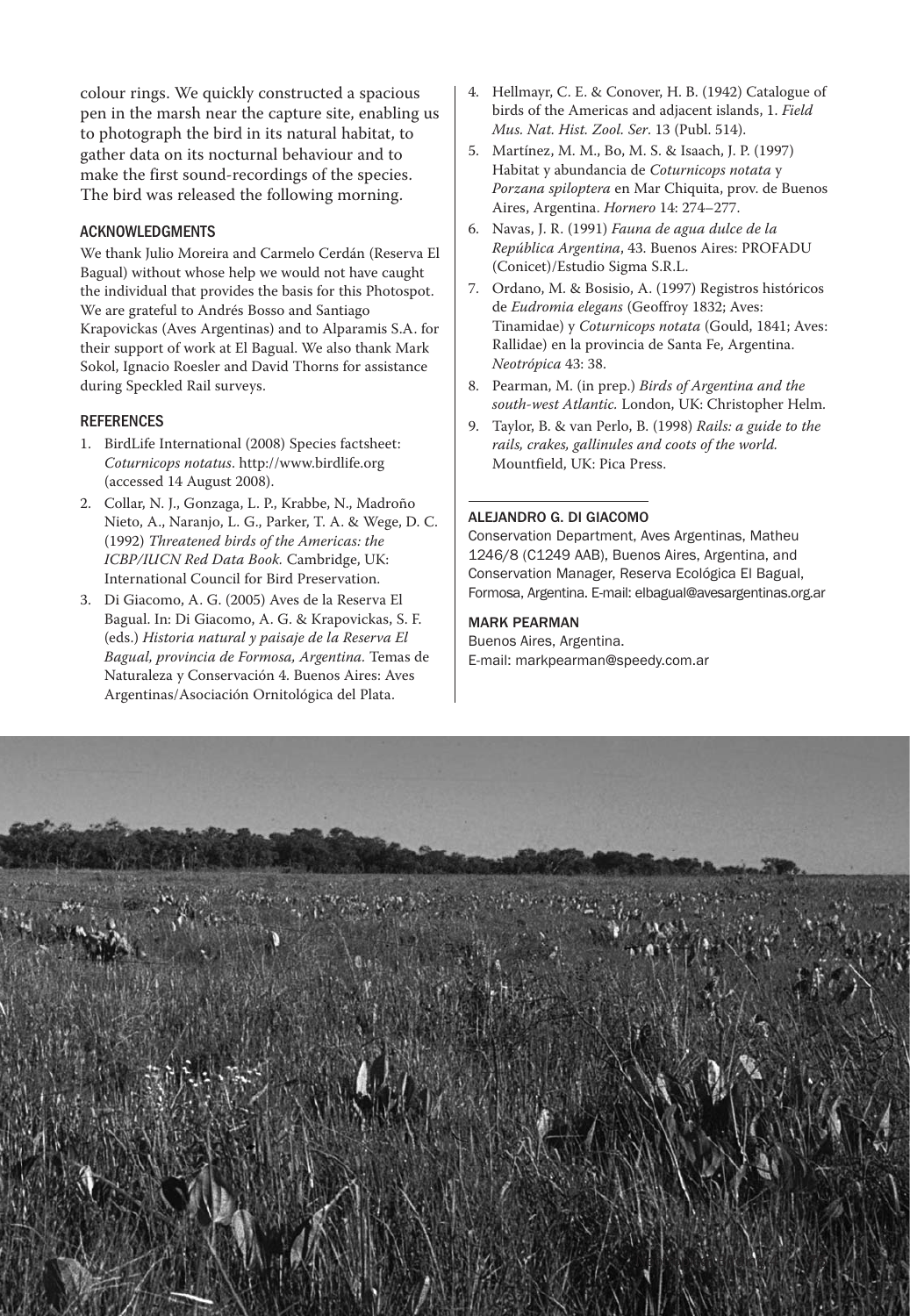

Speckled Rail *Coturnicops notatus* at Reserva El Bagual, Formosa province, Argentina, August 2005 (Alejandro Di Giacomo)